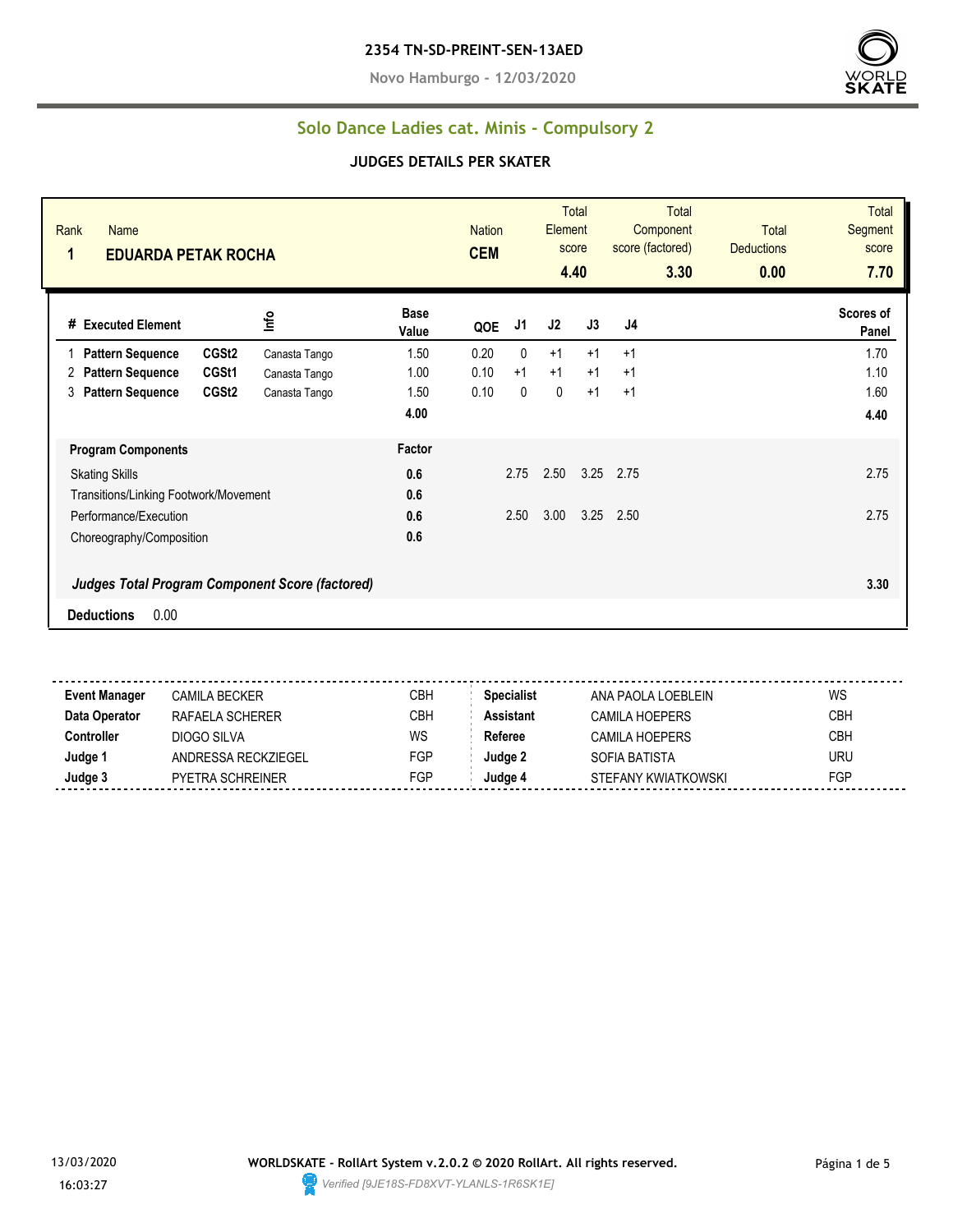| Rank<br><b>Name</b><br>$\overline{2}$<br>TATIANE LIMA BARBOZA |               |                      | <b>Nation</b><br><b>CEM</b> |              | Element      | <b>Total</b><br>score<br>3.50 | <b>Total</b><br>Component<br>score (factored)<br>2.70 | <b>Total</b><br><b>Deductions</b><br>0.00 | <b>Total</b><br><b>Segment</b><br>score<br>6.20 |
|---------------------------------------------------------------|---------------|----------------------|-----------------------------|--------------|--------------|-------------------------------|-------------------------------------------------------|-------------------------------------------|-------------------------------------------------|
| # Executed Element                                            | lnfo          | <b>Base</b><br>Value | QOE                         | J1           | J2           | J3                            | J <sub>4</sub>                                        |                                           | Scores of<br>Panel                              |
| CGSt <sub>2</sub><br><b>Pattern Sequence</b>                  | Canasta Tango | 1.50                 | 0.00                        | $-1$         | $\mathbf{0}$ | $\Omega$                      | 0                                                     |                                           | 1.50                                            |
| CGSt1<br><b>Pattern Sequence</b><br>2                         | Canasta Tango | 1.00                 | 0.00                        | $\mathbf{0}$ | $\mathbf 0$  | $\mathbf{0}$                  | 0                                                     |                                           | 1.00                                            |
| <b>Pattern Sequence</b><br>CGSt1<br>3                         | Canasta Tango | 1.00                 | 0.00                        | $-1$         | 0            | 0                             | 0                                                     |                                           | 1.00                                            |
|                                                               |               | 3.50                 |                             |              |              |                               |                                                       |                                           | 3.50                                            |
| <b>Program Components</b>                                     |               | Factor               |                             |              |              |                               |                                                       |                                           |                                                 |
| <b>Skating Skills</b>                                         |               | 0.6                  |                             | 2.00         | 2.25         | 2.25                          | 2.50                                                  |                                           | 2.25                                            |
| Transitions/Linking Footwork/Movement                         |               | 0.6                  |                             |              |              |                               |                                                       |                                           |                                                 |
| Performance/Execution                                         |               | 0.6                  |                             | 2.00         | 2.75         | 2.25                          | 2.25                                                  |                                           | 2.25                                            |
| Choreography/Composition                                      |               | 0.6                  |                             |              |              |                               |                                                       |                                           |                                                 |
| <b>Judges Total Program Component Score (factored)</b>        |               |                      |                             |              |              |                               |                                                       |                                           | 2.70                                            |
| 0.00<br><b>Deductions</b>                                     |               |                      |                             |              |              |                               |                                                       |                                           |                                                 |

| <b>Event Manager</b> | CAMILA BECKER       | СВН        | <b>Specialist</b> | ANA PAOLA LOFBLEIN    | WS         |
|----------------------|---------------------|------------|-------------------|-----------------------|------------|
| Data Operator        | RAFAFI A SCHFRFR    | <b>CBH</b> | Assistant         | <b>CAMILA HOEPFRS</b> | <b>CBH</b> |
| Controller:          | DIOGO SILVA         | WS         | Referee           | CAMILA HOEPERS        | <b>CBH</b> |
| Judge '              | ANDRESSA RECKZIEGEL | FGP        | Judae 2           | SOFIA BATISTA         | <b>URU</b> |
| Judge 3              | PYETRA SCHREINER    | FGP        | Judae 4           | STEFANY KWIATKOWSKI   | FGP        |
|                      |                     |            |                   |                       |            |

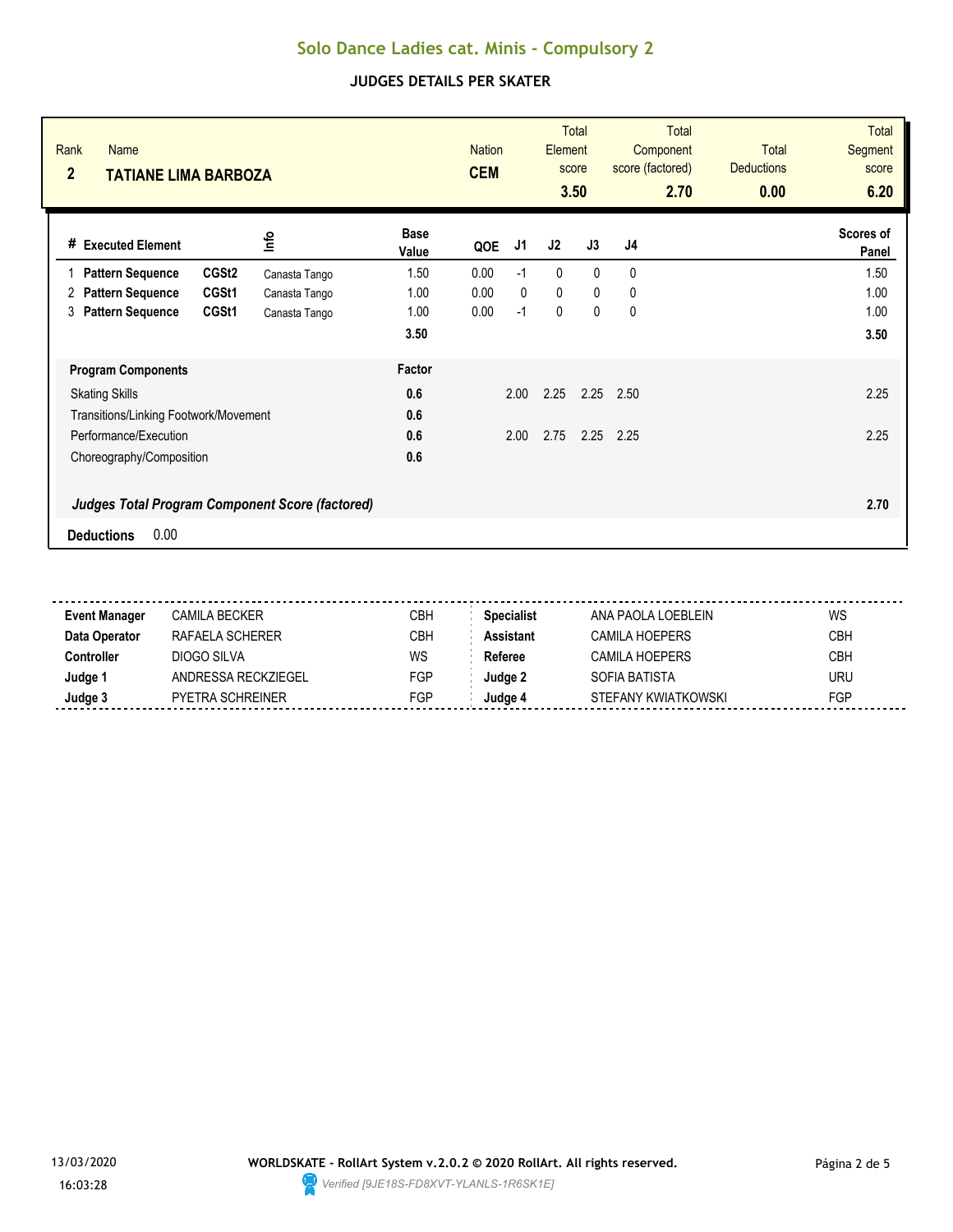| Rank<br><b>Name</b><br>3<br><b>ROBERTA WOGT</b>                                     |               |                      | <b>Nation</b><br><b>AGE</b> |              | Element     | <b>Total</b><br>score<br>1.30 | <b>Total</b><br>Component<br>score (factored)<br>2.62 | Total<br><b>Deductions</b><br>0.00 | <b>Total</b><br><b>Segment</b><br>score<br>3.92 |
|-------------------------------------------------------------------------------------|---------------|----------------------|-----------------------------|--------------|-------------|-------------------------------|-------------------------------------------------------|------------------------------------|-------------------------------------------------|
| # Executed Element                                                                  | <u>lnfo</u>   | <b>Base</b><br>Value | QOE                         | J1           | J2          | J3                            | J4                                                    |                                    | Scores of<br>Panel                              |
| <b>CGStB</b><br><b>Pattern Sequence</b>                                             | Canasta Tango | 0.50                 | $-0.10$                     | 0            | $\mathbf 0$ | $-2$                          | $-2$                                                  |                                    | 0.40                                            |
| <b>CGStB</b><br><b>Pattern Sequence</b><br>2                                        | Canasta Tango | 0.50                 | $-0.05$                     | $\mathbf{0}$ | $-1$        | $\mathbf{0}$                  | $-1$                                                  |                                    | 0.45                                            |
| <b>CGStB</b><br><b>Pattern Sequence</b><br>3                                        | Canasta Tango | 0.50                 | $-0.05$                     | 0            | $-1$        | $\mathbf 0$                   | $-1$                                                  |                                    | 0.45                                            |
|                                                                                     |               | 1.50                 |                             |              |             |                               |                                                       |                                    | 1.30                                            |
| <b>Program Components</b>                                                           |               | Factor               |                             |              |             |                               |                                                       |                                    |                                                 |
| <b>Skating Skills</b>                                                               |               | 0.6                  |                             | 2.50         | 2.25        | 2.25                          | 2.00                                                  |                                    | 2.25                                            |
| Transitions/Linking Footwork/Movement                                               |               | 0.6                  |                             |              |             |                               |                                                       |                                    |                                                 |
| Performance/Execution                                                               |               | 0.6                  |                             | 2.25         | 2.75        | 2.00                          | 2.00                                                  |                                    | 2.12                                            |
| Choreography/Composition                                                            |               | 0.6                  |                             |              |             |                               |                                                       |                                    |                                                 |
| <b>Judges Total Program Component Score (factored)</b><br>0.00<br><b>Deductions</b> |               |                      |                             |              |             |                               |                                                       |                                    | 2.62                                            |

| Event Manager | CAMILA BECKER           | CBH | <b>Specialist</b> | ANA PAOLA LOEBLEIN  | WS         |
|---------------|-------------------------|-----|-------------------|---------------------|------------|
| Data Operator | RAFAFI A SCHFRFR        | CBH | <b>Assistant</b>  | CAMILA HOEPFRS      | <b>CBH</b> |
| Controller    | DIOGO SILVA             | WS  | Referee           | CAMILA HOEPERS      | <b>CBH</b> |
| Judge 1       | ANDRESSA RECKZIEGEL     | FGP | Judge 2           | SOFIA BATISTA       | URU        |
| Judge 3       | <b>PYETRA SCHREINER</b> | FGP | Judge 4           | STEFANY KWIATKOWSKI | FGP        |
|               |                         |     |                   |                     |            |

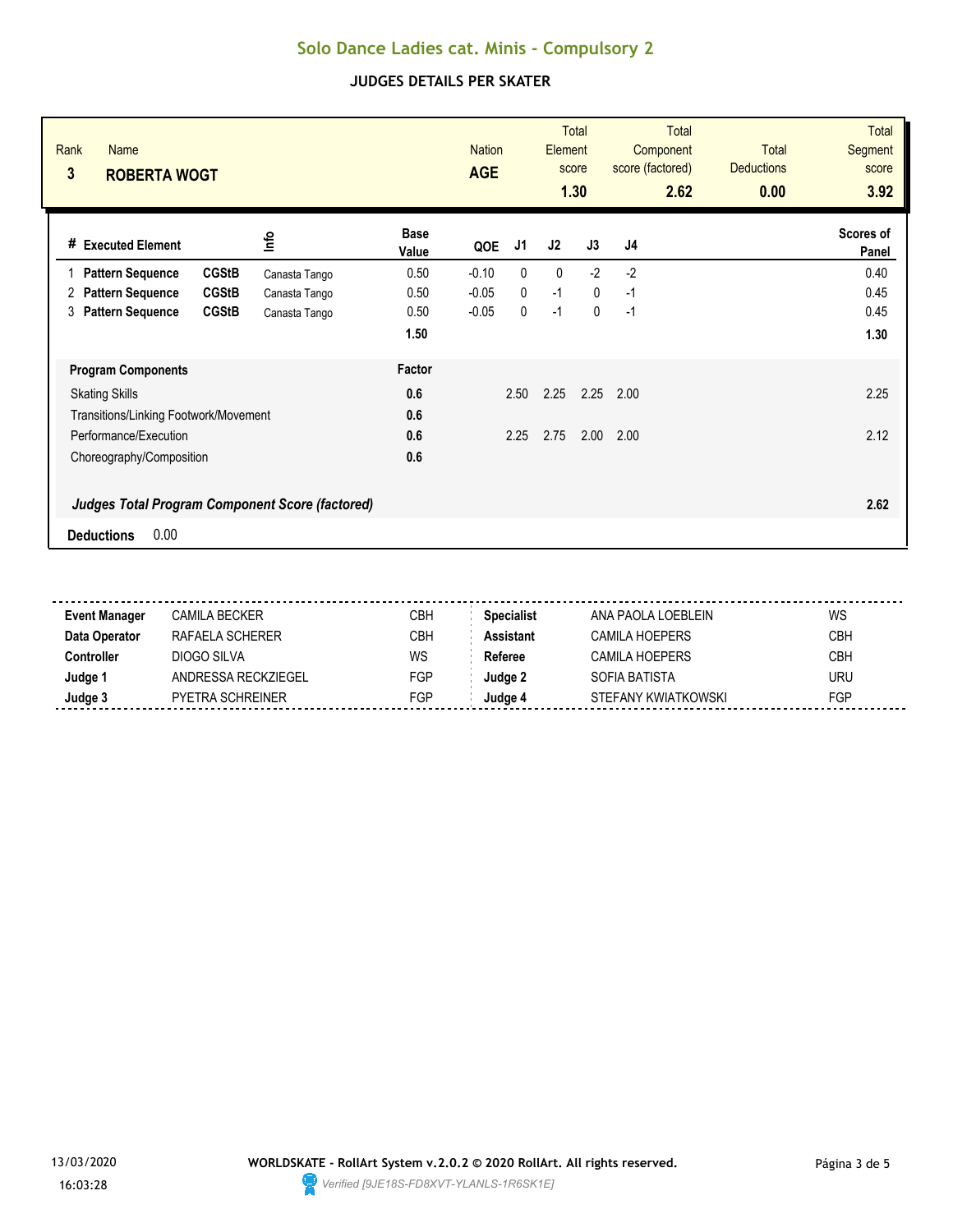| Rank<br><b>Name</b><br>NICOLE ROLDÃO FRANCO<br>4       |               |                      | <b>Nation</b><br><b>PAP</b> |              | Element | <b>Total</b><br>score<br>1.70 | Total<br>Component<br>score (factored)<br>2.18 | <b>Total</b><br><b>Deductions</b><br>0.00 | <b>Total</b><br><b>Segment</b><br>score<br>3.88 |
|--------------------------------------------------------|---------------|----------------------|-----------------------------|--------------|---------|-------------------------------|------------------------------------------------|-------------------------------------------|-------------------------------------------------|
| <b>Executed Element</b><br>#                           | lnfo          | <b>Base</b><br>Value | QOE                         | J1           | J2      | J3                            | J4                                             |                                           | Scores of<br>Panel                              |
| CGSt1<br><b>Pattern Sequence</b>                       | Canasta Tango | 1.00                 | $-0.10$                     | $-1$         | $-1$    | $-2$                          | $-1$                                           |                                           | 0.90                                            |
| <b>CGStB</b><br><b>Pattern Sequence</b><br>2           | Canasta Tango | 0.50                 | $-0.10$                     | $\mathbf{0}$ | $-1$    | $-1$                          | $-1$                                           |                                           | 0.40                                            |
| <b>Pattern Sequence</b><br><b>CGStB</b><br>3           | Canasta Tango | 0.50                 | $-0.10$                     | 0            | $-2$    | $-1$                          | $-1$                                           |                                           | 0.40                                            |
|                                                        |               | 2.00                 |                             |              |         |                               |                                                |                                           | 1.70                                            |
| <b>Program Components</b>                              |               | Factor               |                             |              |         |                               |                                                |                                           |                                                 |
| <b>Skating Skills</b>                                  |               | 0.6                  |                             | 1.75         | 1.25    | 2.00                          | 1.75                                           |                                           | 1.75                                            |
| Transitions/Linking Footwork/Movement                  |               | 0.6                  |                             |              |         |                               |                                                |                                           |                                                 |
| Performance/Execution                                  |               | 0.6                  |                             | 1.75         | 1.50    | 2.25                          | 2.00                                           |                                           | 1.88                                            |
| Choreography/Composition                               |               | 0.6                  |                             |              |         |                               |                                                |                                           |                                                 |
| <b>Judges Total Program Component Score (factored)</b> |               |                      |                             |              |         |                               |                                                |                                           | 2.18                                            |
| 0.00<br><b>Deductions</b>                              |               |                      |                             |              |         |                               |                                                |                                           |                                                 |

| <b>Event Manager</b> | CAMILA BECKER           | CBH | Specialist       | ANA PAOLA LOEBLEIN  | WS         |
|----------------------|-------------------------|-----|------------------|---------------------|------------|
| Data Operator        | RAFAFI A SCHFRFR        | CBH | <b>Assistant</b> | CAMILA HOEPERS      | <b>CBH</b> |
| Controller           | DIOGO SILVA             | WS  | Referee          | CAMILA HOEPERS      | <b>CBH</b> |
| Judge 1              | ANDRESSA RECKZIEGEL     | FGP | Judae 2          | SOFIA BATISTA       | <b>URU</b> |
| Judge 3              | <b>PYETRA SCHREINER</b> | FGP | Judae 4          | STEFANY KWIATKOWSKI | FGP        |
|                      |                         |     |                  |                     |            |